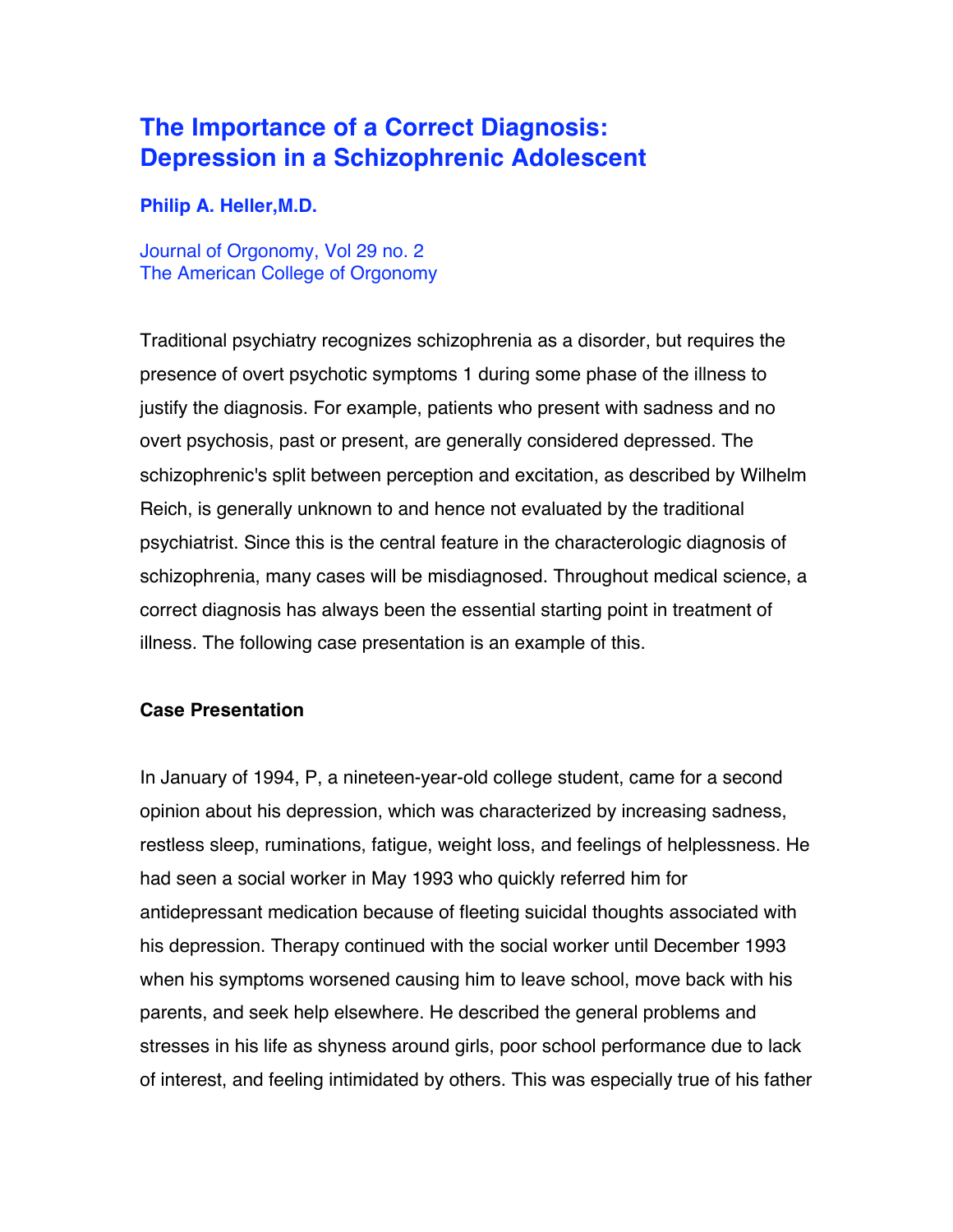who P typically responded to by either withdrawing or becoming extremely angry. Additionally, he complained of racing thoughts, outbursts of anger, (mostly at his family), anxiety, fear, inappropriate laughter, and what he called "zoning out." There was no history of hallucinations, delusional thinking, or overt psychotic symptoms. P described a long history of moodiness. He also reported having had a large circle of friends which progressively diminished since his early adolescence. Throughout his teenage years he acknowledged spending considerable time in his room, mostly to avoid conflict with his father. He never had a sexual relationship.

Although his significant social withdrawal troubled him, he had never sought help. Prior medical history included three episodes of fainting in high school, the last occurred in 1992, and acne which was treated with antibiotics. Because of the history of fainting I referred him to an internist who found no abnormalities on physical and laboratory examination, except an asthenic habitus and hyperextensible joints.

P has an eighteen-year-old brother with a bad temper and a twenty-two-year-old sister with "mood swings." His father is successfully self-employed, prone to angry outbursts, quite controlling, and frequently critical of P. His mother is described as chronically depressed with the mannerisms of a timid mouse.

On initial examination the patient was thin, casually dressed in loose fitting clothing, had disheveled hair, and appeared a few years younger than his stated age. He was notably shy, had flat affect, and avoided eye contact. When he did look at me it was through half-closed eyes. On having him open his eyes fully, he looked terrified but did not feel this emotion. He appeared very sad although he described his mood as anxious. Psychomotor activity was markedly diminished almost to the point of immobility. His minimal speech and tightness of voice was strong evidence of a significant throat block. P's chest appeared soft and had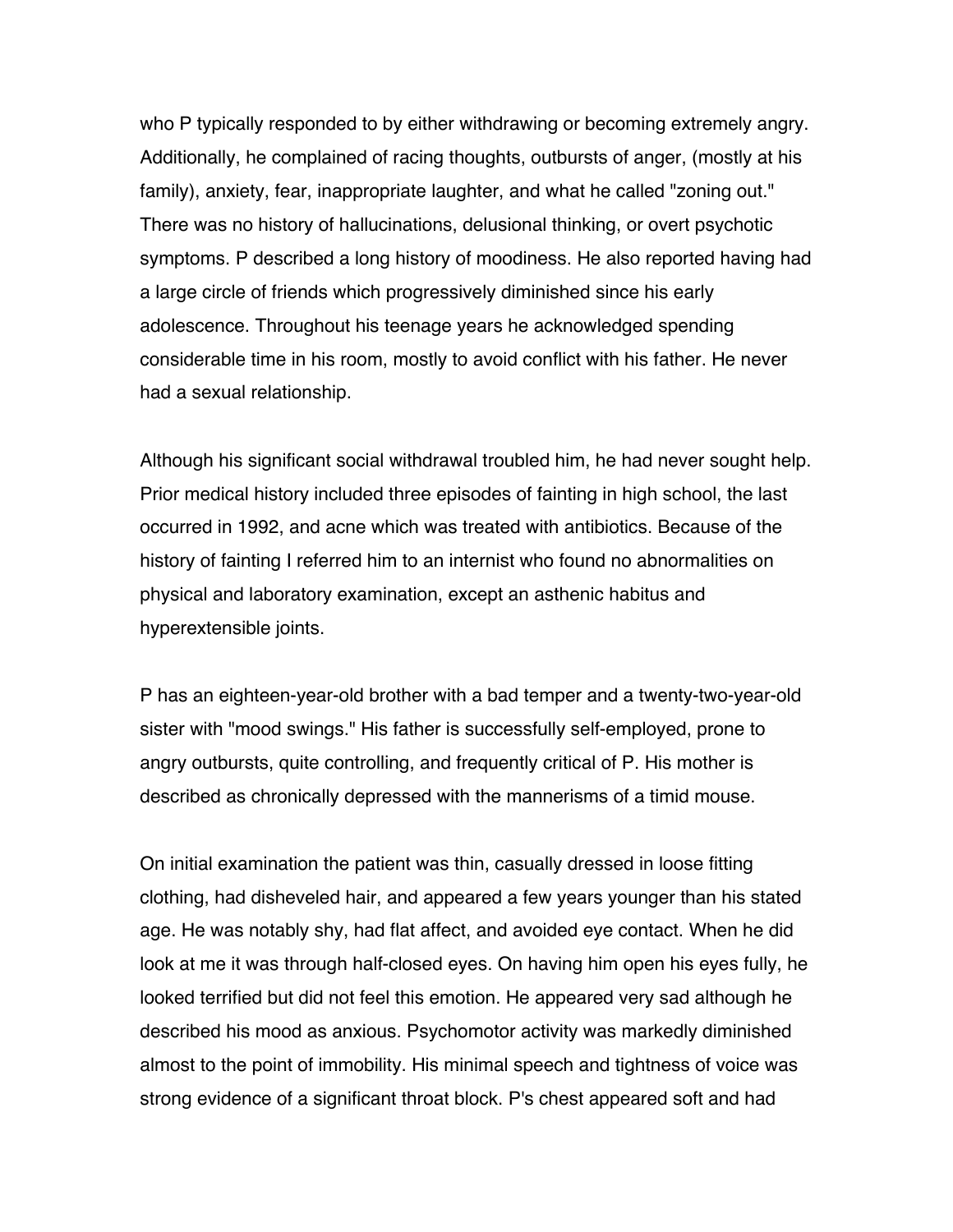minimal movement with each shallow respiration. He had little ability to move his eyes. When I raised his arm, cerea flexibilitas was present. 2

A schizophrenic split, the most prominent feature of P's initial examination, was demonstrated by his complete lack of emotional contact with the evident terror in his eyes. The presence of this split, his significant throat block, the characteristic appearance of his chest, soft with minimal movement and barely apparent respirations, physical immobility, cerea flexibilitas, and his history indicated a diagnosis of catatonic schizophrenia with depression.

### **Course of Treatment**

P was initially seen sitting up. His minimal verbal expression, lack of eye contact, and psychomotor retardation made emotional contact with him difficult. I pointed out his disconnected emotional state with little if any response. Because of his minimal respiratory excursions, I had him breathe more deeply.

Within a few minutes his neck and right shoulder began to twitch. Circling his eyes caused dizziness and was immediately followed by his "zoning out," described as "a deadness," feeling nothing, and losing vision as if he were blind. Over the next ten therapy sessions having him breathe and move his eyes allowed him to become more verbal and to tolerate more of what he was feeling without "zoning out" (splitting off perception from excitation). P began to be aware how feelings of anxiety, especially when they occurred in the treatment room, often lead to a sensation of blindness. Continuing work on his ocular segment, I had him move his forehead and express different emotions with his face. Afterward he said, "My face never looks how I feel." He was becoming more aware of how emotionally disconnected he was. When he looked in a mirror during one session, an expression of fascination appeared as if he were seeing himself in a different way. In another session, with my encouragement, he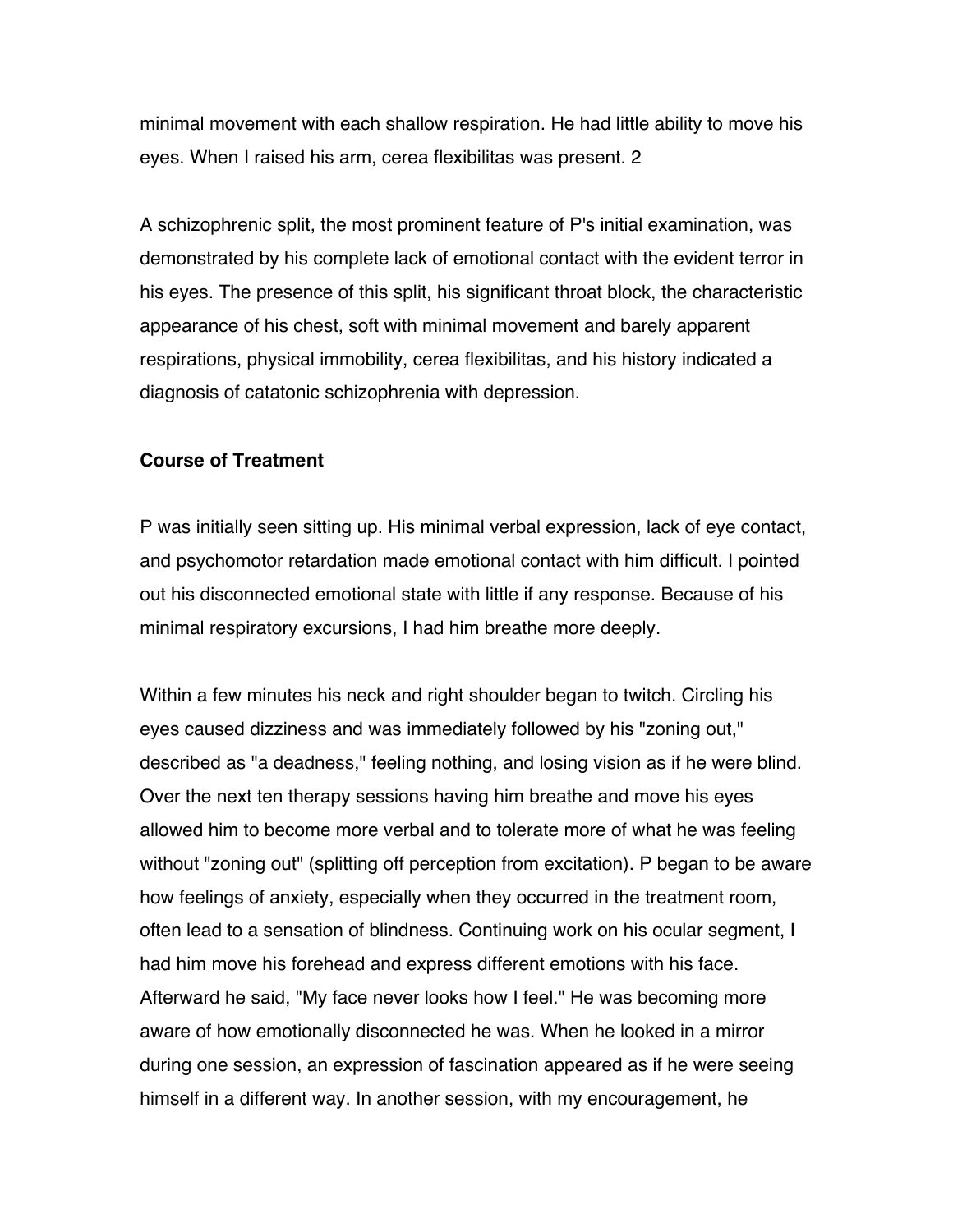brought in and played his guitar and sang. He was quite good. Following this expansive experience he was very proud of himself. Now the twitching associated with breathing (on the couch) began to include his arms, leas, and chest.

Within two months of P's starting therapy his parents noticed that he was more social, spent less time in his room, and no longer appeared depressed. After three months of weekly sessions which continued to focus on his ocular segment, his forehead was more mobile and his ocular symptoms occurred less frequently. The lower half of his face, however, remained motionless which I pointed out to him. Light, direct pressure was then applied to the muscles of his jaw. This elicited fearful yelling, following which he described experiencing a feeling of liveliness in his lower face. He began to speak up spontaneously in therapy and at home. I continued encouraging him to express emotions with his eyes, loosening his occipital armor with direct biophysical work, and having him move his eyes. After twenty-five sessions, with an improved ability to make emotional contact with himself, he was able to stand up to his father without losing control or withdrawing. Although prominent before, anxiety, especially in therapy sessions, was now clearly associated with doubting, overintellectualization, and feeling "frozen." Addressing this characteranalytically was of little help, but having him stamp his feet on the floor and punch a cushion gave him much relief from "thinking too much." P now reported that his vision became more acute and sometimes three-dimensional after his sessions. This often lasted for up to two days. In general, he appeared more lively. P was also more aware that his doubting occurred in relationship to his feeling "frozen."

By August 1994, after thirty sessions, feeling better and stronger, he resumed his college education and came to therapy monthly. Within three months, however, P was again depressed and experiencing more frequent ocular symptoms: "zoning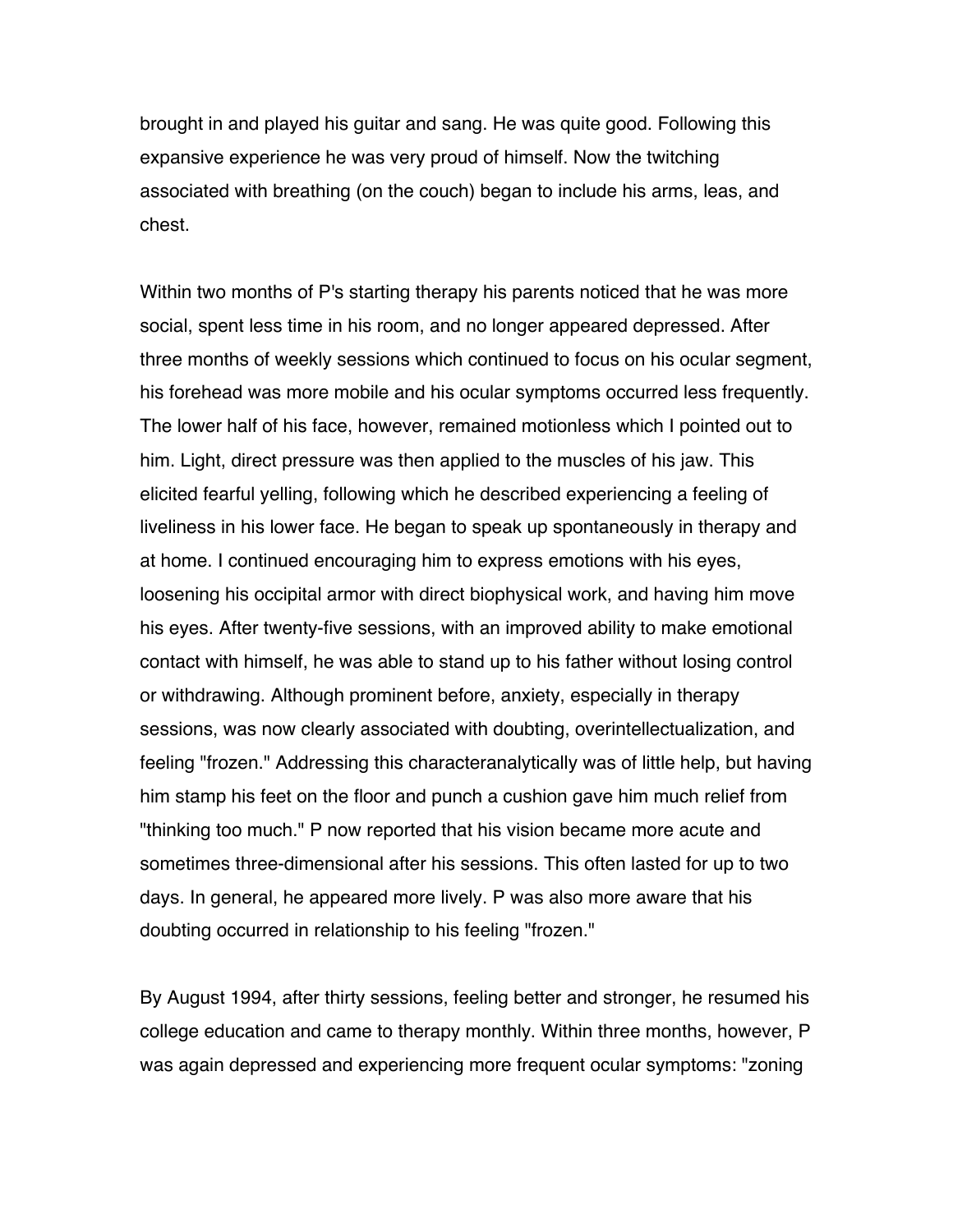out" and confusion. He resumed weekly sessions, took a medical leave from school, and began working in a shopping mall.

In treatment, screaming and kicking while on the couch now resulted in sensations of deadness in his arms. His response to anxiety in the sessions, freezing up with frustration and doubt, was also more pronounced and obvious to both of us. Gagging himself loosened tension in the muscles of his throat, and with my encouragement of emotional expression, resulted in a fuller voice.

As treatment continued, he increasingly appeared on the verge of crying, but could not allow this expression. Finally, while looking at me he said, "You are saving me, you can see what is wrong when no one else could." He then sobbed from his chest and looked more integrated and alive. Over the next few months he came to realize that the frustration he had felt so strongly was simply a response to holding back sadness. The frustration had increased his ocular symptoms, his doubting, and being "frozen." The reactions are now much less prominent and interfere far less with his general functioning. P continues in weekly therapy Interestingly, although he stopped his antibiotics, his acne cleared as his face became more mobile.

#### **Discussion**

Although P was clearly depressed, his characterologic diagnosis was catatonic schizophrenia. The essential features of schizophrenia, as delineated by Reich, were clearly demonstrated by the patient and include the split between perception and excitation, a severe throat block, and minimal respirations in the presence of a soft chest. In P, these manifested in his extreme emotional disconnection, his tendency to "zone out"(described as "a deadness," feeling nothing, with loss of vision), his constricted emotional expression, minimal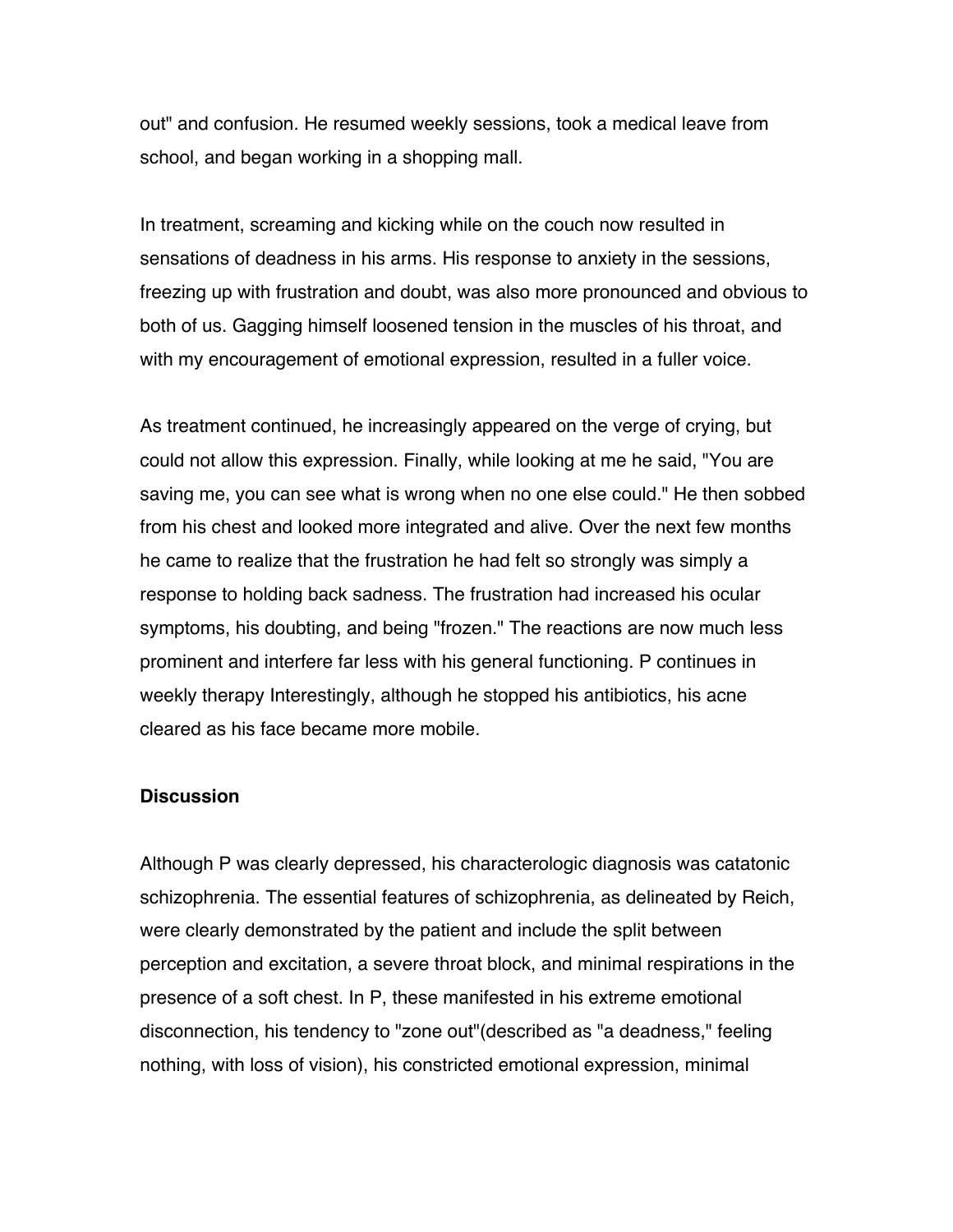speech, and tight voice, and his apparent lack of respiration with low bioenergetic charge. His catatonic symptoms included physical immobility and waxy flexibility.

Careful attention to and biophysical mobilization of his ocular segment loosened his ocular armoring. Together with breathing and the physical expression of emotion his bioenergetic charge was increased, the quality of his emotional contact improved, and his depressive symptomatology was alleviated. In the process, underlying feelings of sadness emerged and were able to be expressed. As a result of these positive developments, he demonstrated a greater capacity for work, interpersonal relatedness, and social interaction.

#### **Conclusion**

This case demonstrates the importance of an accurate characterologic diagnosis. Although some of the patient's symptoms appeared to be and some were related to depression, they were more specifically a consequence of his intolerance of bioenergetic charge and movement.

An appreciation of the schizophrenic split led to the correct characterologic diagnosis. This, in turn, determined a therapeutic approach which specifically addressed the patient's major biophysical pathology, primary ocular segment armoring with decreased bioenergetic charge. Unlike traditional psychiatry's diagnostic criteria for schizophrenia, the presence or history of psychotic symptoms was not required to make this diagnosis. In conclusion, if the diagnosis had been made on the basis of the patient's prominent depressive symptomatology without consideration of his biophysical presentation, the bioenergetic significance of his depression and severe emotional contactlessness would have been missed - to the detriment of their resolution in treatment.